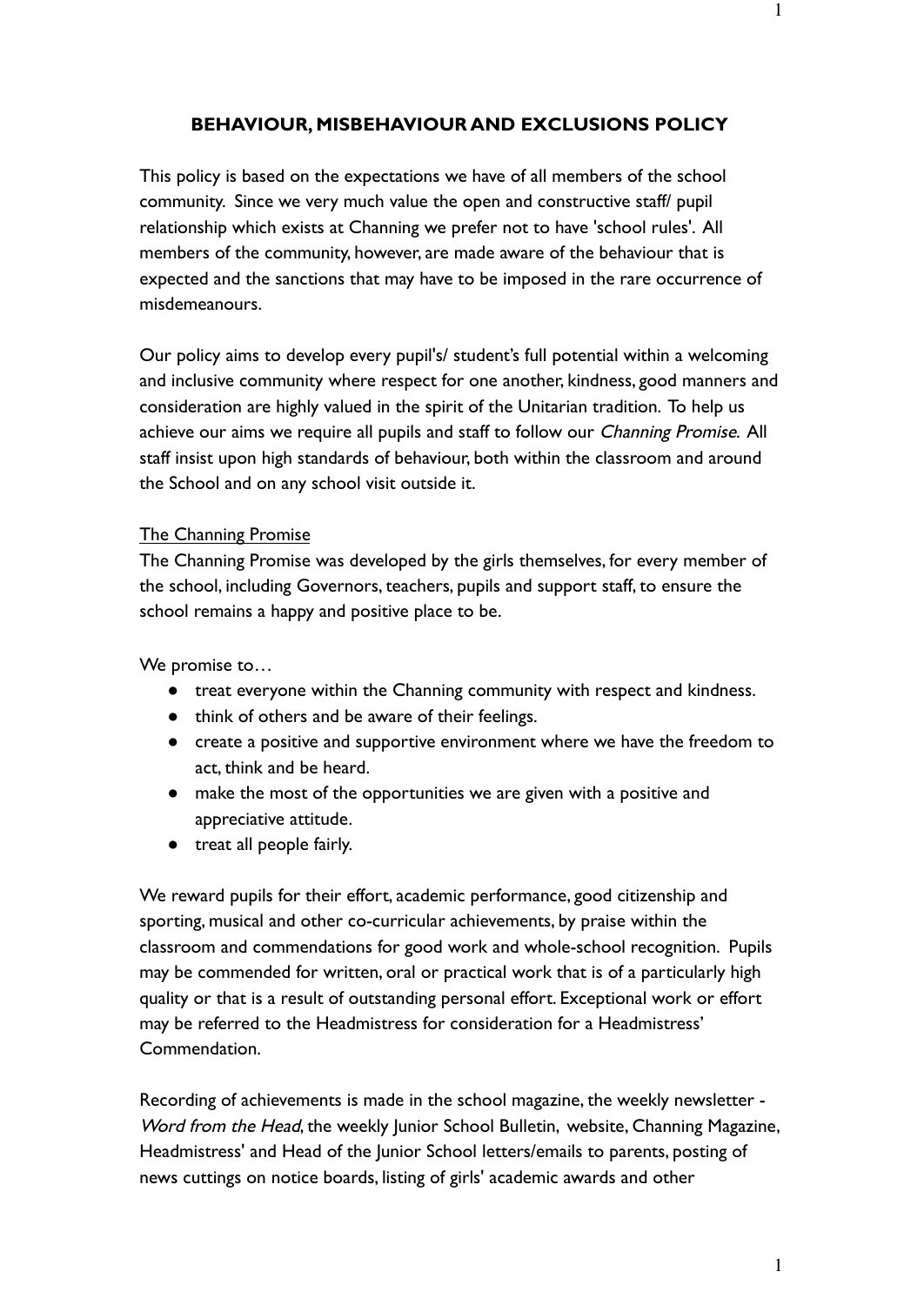achievements on display boards and mention of achievements in assemblies, Mark Reading and on Founders' Day. Academic and Music prizes are awarded at the end of the Summer Term and Full and Half Colours in the Senior School are given for sport. 'Channing Awards' are given to those who make a particularly positive contribution to the senior school community. In the Junior School, pupils are nominated for Girls Enjoying Success Awards for written, oral or practical work or effort.

### **Implementation**

Staff promote the *Channing Promise* at all times. This is published on the school website, in Pupil Diaries and displayed around the Junior School. Everyone has a right to feel secure and be treated with respect. Harassment and bullying will not be tolerated.The school is committed to promoting equal opportunities for all, regardless of race, gender, secual orientation, learning difficulty or disability.The Channing Promise is supported by procedures for the balanced administration of rewards and sanctions to encourage good behaviour.

Physical intervention is only used to manage a pupil's behaviour if it is necessary to prevent personal injury to the pupil, other pupils or an adult, or to prevent serious damage to property, or in what would reasonably be regarded as exceptional circumstances.Any occasion when physical intervention is used to manage a pupil's behaviour is recorded and parents are informed about it on the same day.The use of force is never used as a punishment in accordance with our Safeguarding and Child Protection policy.

The Deputy Heads in the Senior School and the Junior School keep a record of any sanctions imposed on the girls for serious misbehaviour.A log is kept of lunchtime and after school detentions in the Senior School. Corporal punishment is prohibited and is not used to threaten.

Parents and guardians who accept a place for the child at Channing School undertake to uphold the school's policies and regulations, including this policy, when they sign the Parent Contract.They agree to support the School's values in matters such as attendance, punctuality, behaviour, uniform, address and appearance, standards of academic work, extra curricular activities and homework.

The implementation of our policy will be monitored each term by members of SLT and Junior School SMT and an evaluation undertaken to allow us to develop and respond to the changing needs of our school.

### **Junior School (including EYFS)**

The Head of the Junior School is responsible for the behaviour management of the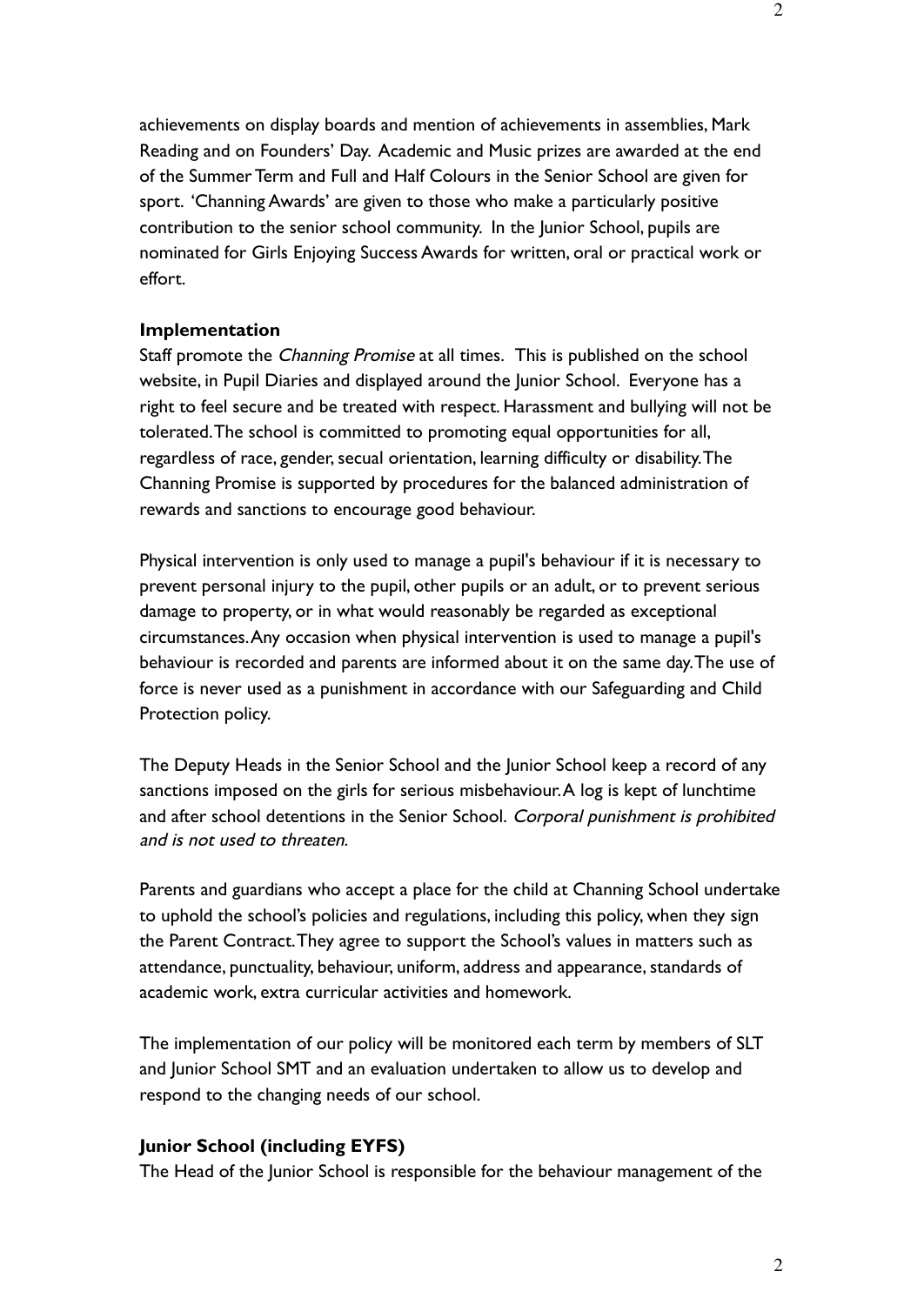Junior School including the Early Years Foundation Stage. She is supported by the Deputy Head, Head of EY and KS1 and Head of KS2.

Girls are expected to work to their best efforts in all lessons/activities, to be attentive and to follow all reasonable directions given by members of staff. In lessons, it is expected that Form Teachers and/or Specialist Teachers will deal with most situations themselves. Particular attention is paid to vulnerable pupils, especially those who have Special Educational Needs or Disabilities.

# Expectations at break and lunchtimes

Girls are expected to behave sensibly taking care of the toys/equipment and being inclusive in their games.They are expected to follow the Channing Promise.

Staff follow a 'gems in the jar' reward system for lining up.

- Lining up at break time:
	- Whistle 1
		- Everyone freezes. As they are frozen one adult on duty needs to say to 'line up'
	- Whistle 2
		- Playtime is over
	- When everyone has been given time to line up, a slightly longer whistle is blown to indicate silence. Once everyone has lined up, a gem is awarded
- Lining up at lunch time:
	- Whistle 1
		- Everyone freezes.As they are frozen, one adult on duty needs to say to 'tidy away and line up'. Girls are to bring all playground toys to the storage chest, outside of the Reception area. EY/KS1 leave the toys there for KS2, whereas one year group/form (daily rota) puts the toys into the chest and ensures all toys have been tidied away
	- Whistle 2
		- Playtime is over
		- When everyone has been given time to line up, a slightly longer whistle is blown to indicate silence. Once everyone has lined up, a gem is awarded
- Whistles and signs are used to announce lunches. Girls walk quietly to Fairseat Hall and line up outside.They must wait for the teacher on duty to bring them into the hall.
- A member of staff from each form/year group is to be outside when the whistle goes to assist those on duty.
- Teachers take their class when the person on duty has said that they are ready and a gem has been awarded.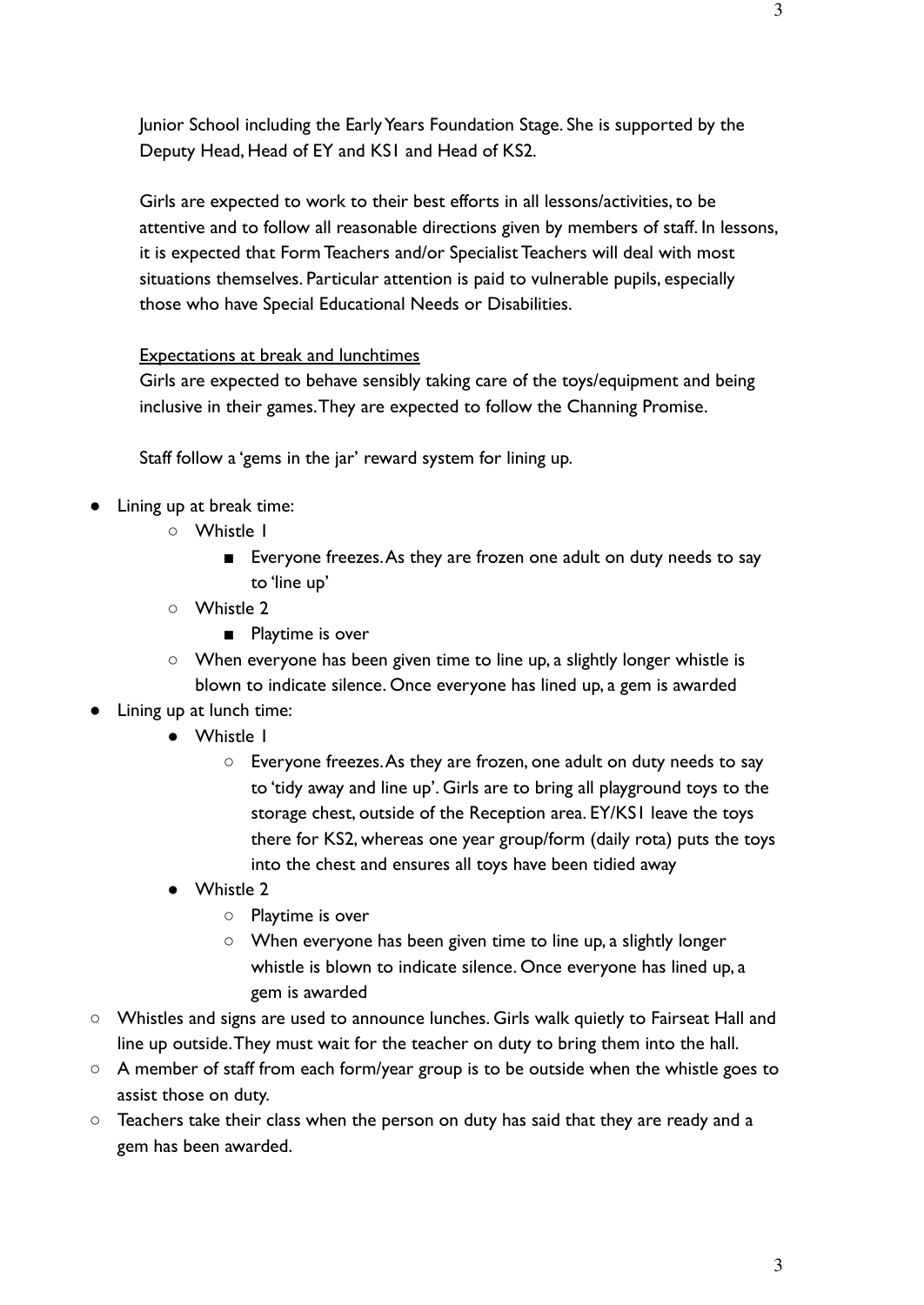# Rewards

- **● For Individuals**
	- House Points (for good work, effort, behaviour, manners, following the Channing Promise and demonstrating Channing Characters.) We do not take these away once they have been earned.
	- In every Form Room
		- Emoji faces display (ecstatic, happy, quizzical)
		- All children have a peg on the 'happy' face, the expected behaviour, at the beginning of morning/afternoon (start again every morning & after lunch)
		- Emoji faces are for
			- in lessons and around the school both inside and outside
			- For all staff including Specialist Teachers who report very good/poor behaviour/work, etc to class teacher/TA at end of lesson so they can move pegs
	- Girls Achieving Success Award
		- For exceptional work, effort, behaviour, manners, following the Channing Promise and demonstrating Channing Characters for the individual pupil
		- Nominated by all staff (teaching and support)
		- Awarded by the Head of the Junior School
		- Girls receive a certificate and prize and the award is included in the weekly Bulletin
		- Form Teachers share and celebrate reasons for Girls Enjoying Success award
		- Any achievements outside of school are also recognised and written in the weekly Bulletin.

# ● **For Forms**

- Coloured gems in a jar for lining up
	- This was introduced by the School Council. It is awarded to the forms when they line up at the end of each break and lunch time. The form with the most gems (or the class that fills their jar) at the end of every half-term decides on a form reward. Reward ideas include: free iPad/Chromebook time, film time, extra play, arts and crafts activities etc.With guidance from their Form Teacher, the girls select one of these awards. It is at the teacher's discretion whether this is 15 -30 mins.

### **Sanctions**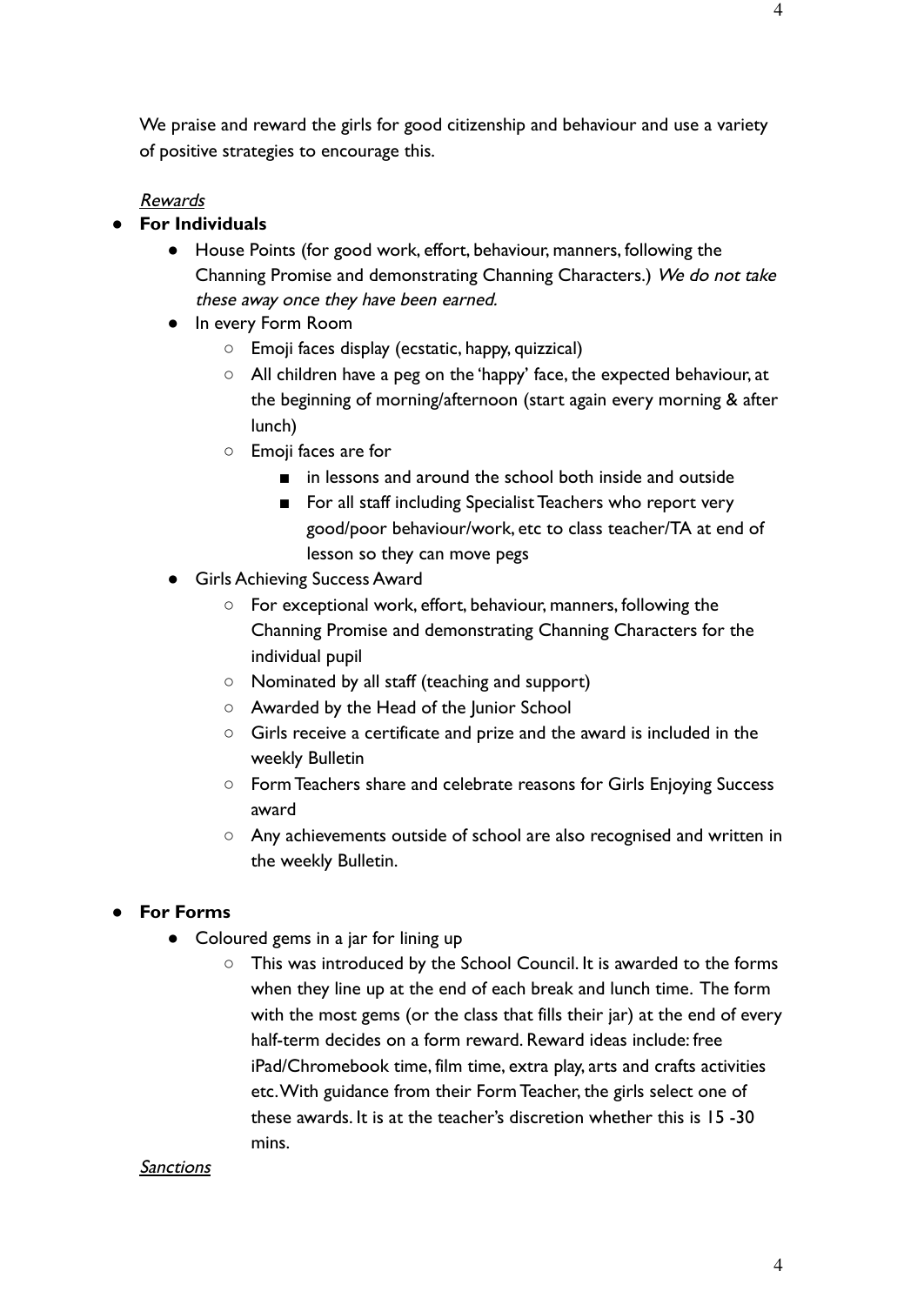1.Verbal warning given first including reason why.

2. Move onto quizzical emoji face verbalising the reason.

- 3. Reflection Time- (not during break/ lunch time, during lesson or at time of event)
	- a) Reception and Y1 reflection time  $= 1$  min
	- b)  $Y2 = 2 \text{mins}, Y3 = 3 \text{mins}, Y4 = 4 \text{mins}, Y5 = 5 \text{mins}, Y6 = 6 \text{mins}$
	- c) Key Stage 2 girls to complete in Homework Diaries/Planners:
		- I had....mins reflection time...because… (stampers)

4. Form Teacher may call parents to discuss the behaviour of the child.

5.Arrange for pupils to see Head of EY/KS1 or Head of KS2 (teacher to email).

6.Arrange for pupils to see the Deputy Head (teacher to email).

7a. When required, and following a parent meeting, a pupil may be placed on an individual monitoring chart for a brief period of time during which staff monitor and record a girl's behaviour.This is created by the Form Teacher, liaising with the Deputy Head.

7b. If the individual monitoring chart is recommended by the Learning Support Teacher, this needs to be discussed with the Form Teacher and the Deputy Head. Pupils in 6 and 7 are to be added to the Behaviour Log.

8.Arrange for pupils to see the Head (teacher to email).

- Visits to the Deputy and Head will be recorded on Behaviour Log by the Deputy Head.
- The Deputy and Head decide whether a phone call home is necessary (however, they do not use this as a threat).

9. In extreme circumstances, a pupil may be suspended for a day or more depending on the circumstances.

For more serious or repeated offences, parents are contacted or asked to come into school to discuss their daughter's behaviour with a senior member of staff and to seek their help in bringing about improved behaviour. Strategy in such a situation is always agreed together on an individual basis.

## **Senior School**

We promote good behaviour by praising and rewarding the girls for their good citizenship, behaviour, effort and achievements in a variety of ways. This could be in assemblies, through letters home, commendations from staff or the Headmistress, mentions in internal publications, the issuing of *Conabor* badges (as well as many other ways). Girls are encouraged to develop self-discipline in their work and behaviour. Where this fails, there is a range of sanctions to meet the variety of situations, which may arise. Sanctions will always be imposed in a way that is equitable and non-discriminatory and in proportion to the offence.

Girls are expected to work to their best efforts in all lessons, to be attentive and to follow all reasonable directions given by a teacher. It is expected that class teachers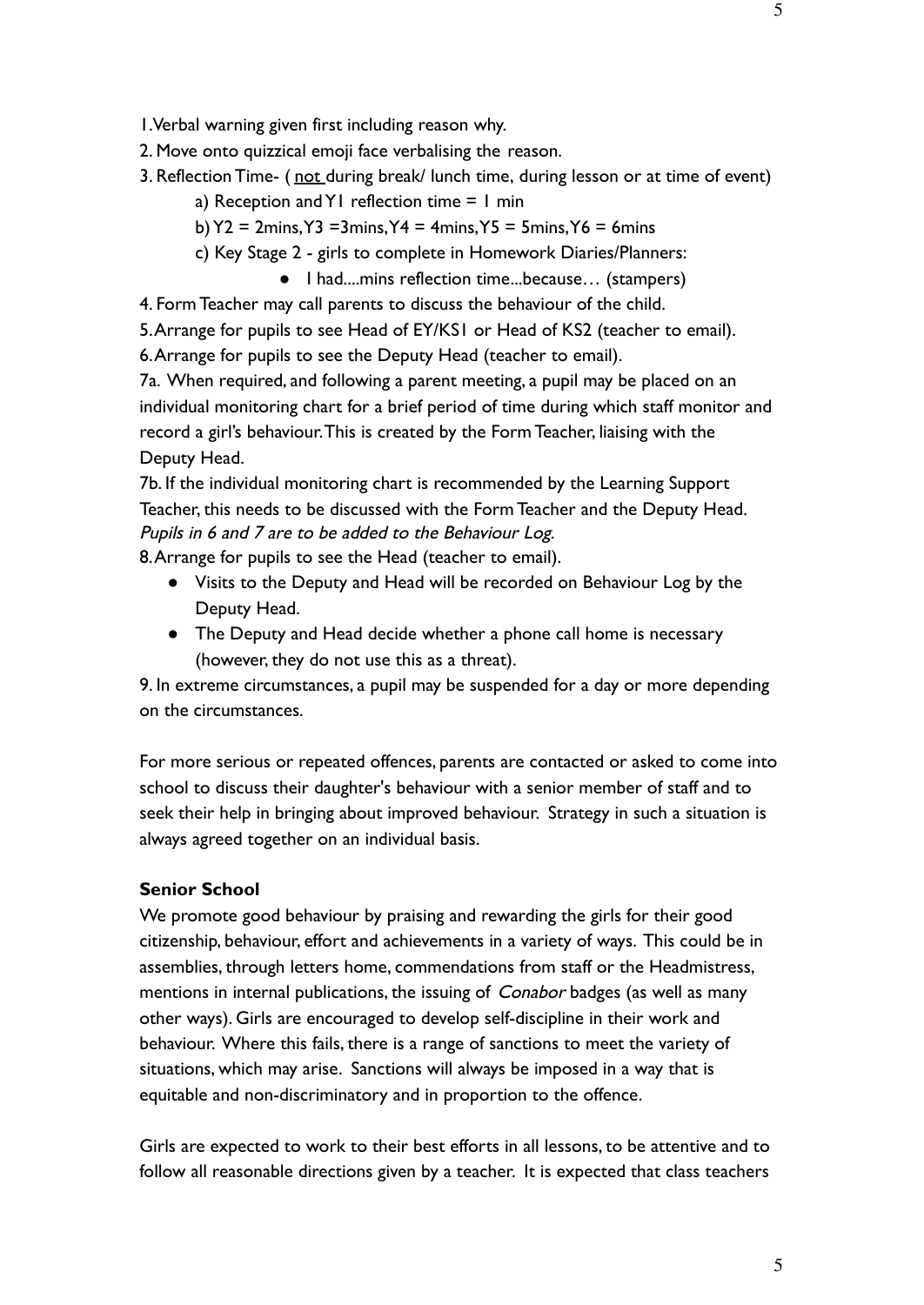# Misbehaviour and Exclusions

Sanctions will be issued for behaviour that is disruptive to teaching, learning and achievement and for behaviour that is contrary to the Channing Promise.

Where necessary, we correct poor behaviour, poor standards of work and poor time-keeping by disapproval, rebuke, warning or referral by a member of staff to the Head of Department or Head of Year.

Lunchtime detentions (lasting about 25 minutes) or withdrawal of privileges may also be used. Sometimes a girl may be placed 'On Report' for a brief period of time during which staff monitor and record a girl's behaviour - this is highly unusual. Girls may also be referred to a senior member of staff. Parents are also called into school to discuss certain situations.

For serious or repeated offences, after school detentions are issued. Parents will always be given at least 24 hours' notice of an after-school detention lasting about an hour. For more serious or repeated offences, parents are contacted or asked to come into school to discuss their daughter's behaviour with a senior member of staff and to seek their help in bringing about improved behaviour. Strategy in such a situation is always agreed together on an individual basis.

Exclusion (either temporary or permanent), which is at the Headmistress's discretion, is the final sanction for drug offences, including alcohol and smoking, serious bullying and other serious offences. Further guidance on sanctions for bullying is contained in the Anti-Bullying and Intolerance Policy.

# **Covid-19 Addendum**

In addition, there will be some new disciplinary regulations related to protecting pupils and staff whilst Covid-19 remains a threat to health.These regulations will cover transgressions to behaviour in relation to the following areas:

- Any potentially harmful behaviours in terms of spreading the virus such as deliberately coughing or spitting on people or surfaces;
- Deliberately not complying with social distancing rules (if applicable);
- Face coverings not wearing them properly or not respecting the choices of others (if applicable);
- Any repeated or deliberate behaviour which negatively impacts the smooth running of the school during these difficult times.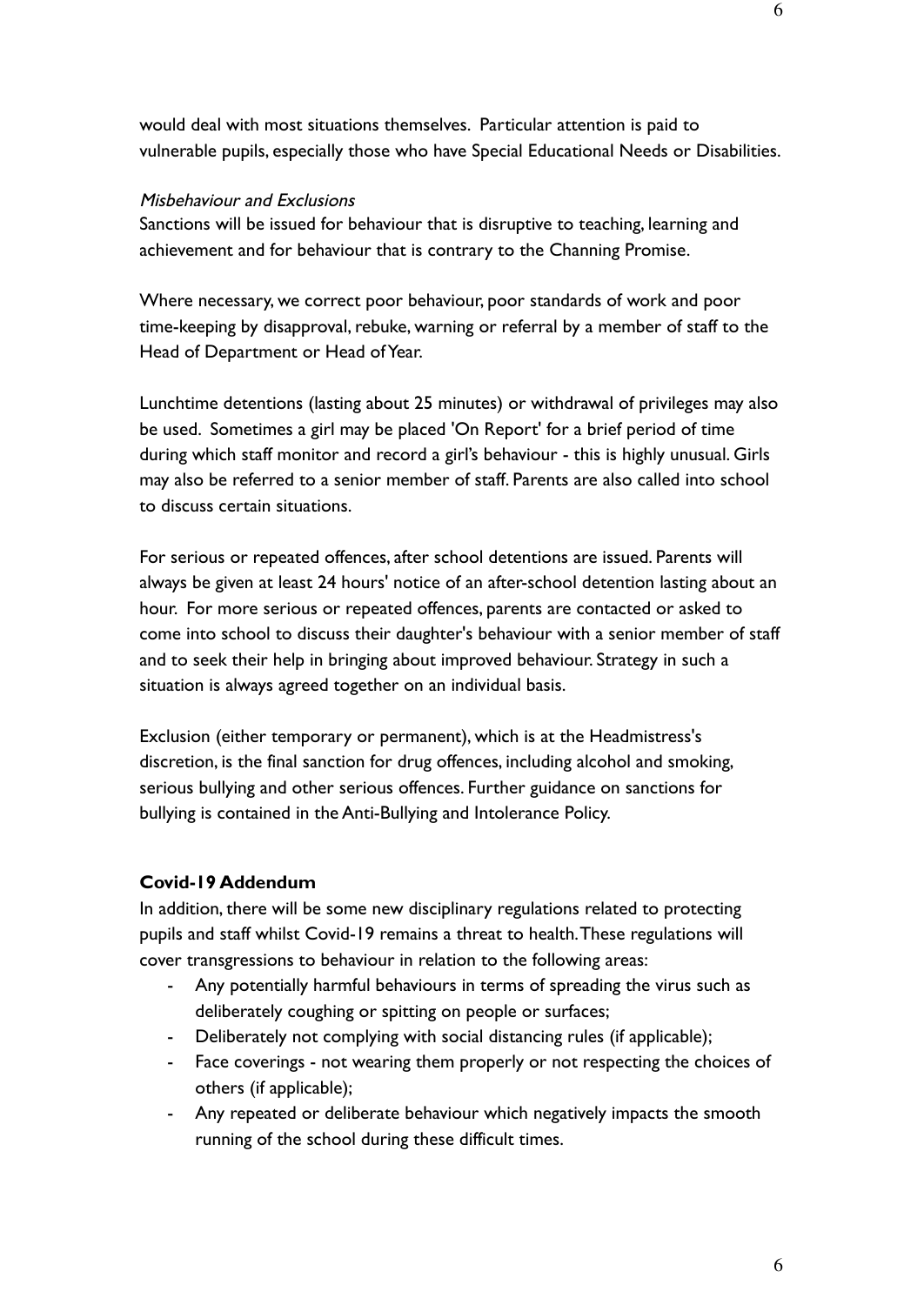At Channing School we aim to maintain a secure, caring and stimulating environment in which children are encouraged to have respect for themselves and each other. Whilst expectations in our Behaviour Policy remain pertinent, it is necessary, in light of the Covid-19 pandemic, to make some adjustments for the safety of all pupils and staff.

### **Pupils with Special Educational Needs**

The School acknowledges that pupils will have had a range of different experiences during the lockdown period which may have an impact on their behaviour presentation upon return to school. Some may present with frustration as a result of being/having been isolated from friends or having missed significant events or experiences e.g. exams, school trips. Others may have experienced bereavement or loss or a traumatic episode. For many, the process of re-engagement with learning and the school community, under unusual circumstances, may require some additional input and encouragement.

As a result of these varied experiences children may present with behaviour that is not usual.The School recognises that behaviour could be a sign that for some individual children there is an unfulfilled need and that the behaviour is communicating that there is a problem.The school will undertake an individual risk assessment for the child and use *reasonable endeavours* to make the necessary adjustments to reduce the stimulus that may be triggering the challenging response.

Pupils with SEN are recognised as being particularly vulnerable and therefore have an urgent need to be re-integrated back into school as soon as reasonably possible.The School will work closely with parents to implement supportive strategies that will inform an appropriate response. If necessary, the School will seek external support from other agencies such as Educational Psychologists or Early Help.

#### **Pupils Working from Home**

In periods of Virtual School, when interacting with other pupils or staff online, pupils should always be kind and respectful to each other and respectful and obedient to staff, remembering at all times that that staff are not 'friends' with, or peers to, pupils.

Pupils should never attempt to contact staff via social media or make comments about staff on social media platforms.Any inappropriate comments to staff online will be taken very seriously.This is also the case of any online bullying towards other pupils or peer-on-peer abuse that is disclosed to the school during this time.

This policy should be read in conjunction with the Anti-Bullying and Intolerance Policy, the Rewards and Sanctions – Guidelines for Staff, the Behaviour Policy - Guidelines for Staff and the Child Protection and Safeguarding Policy. It is reviewed